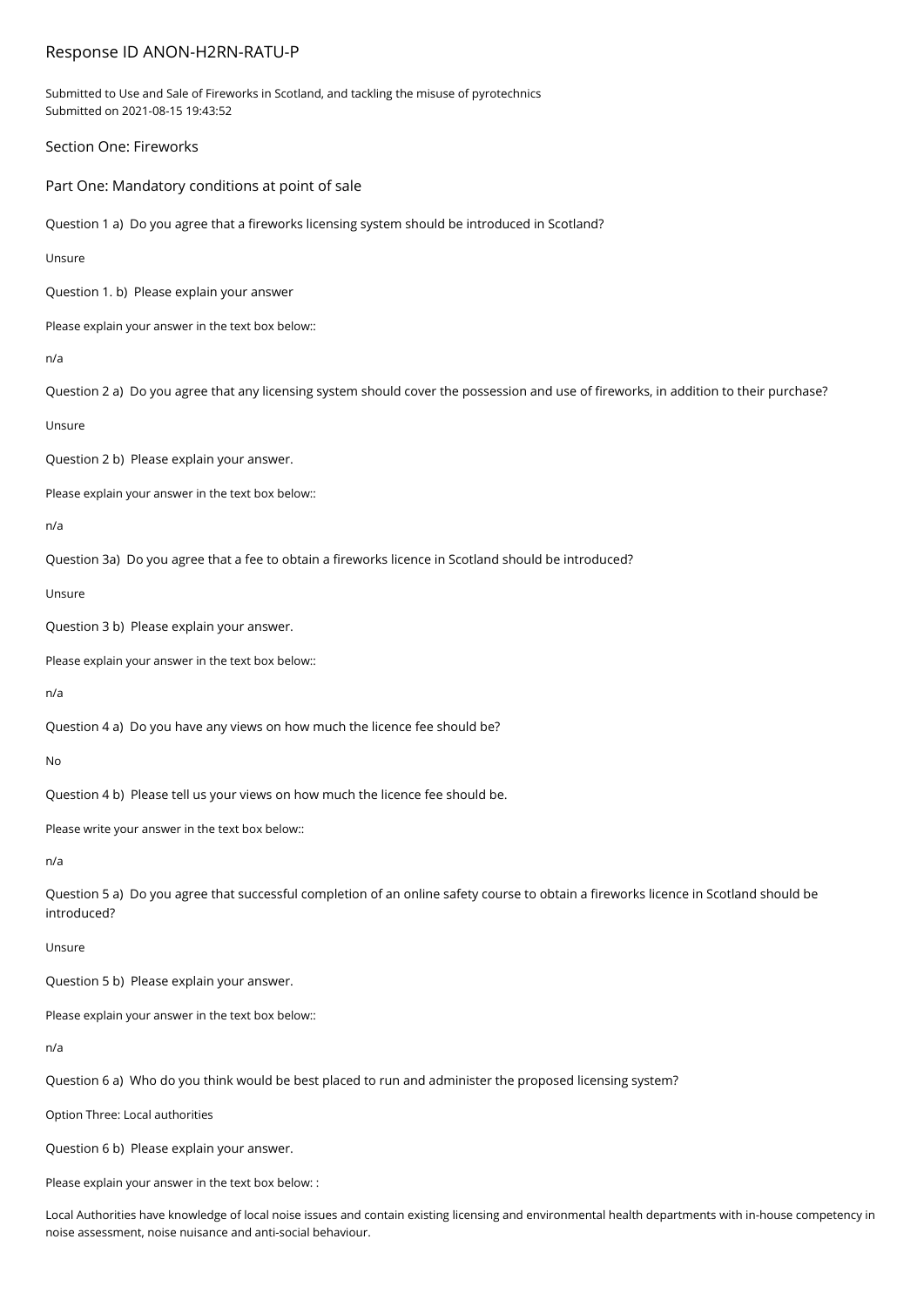Question 7 Please tell us if you have any other comments on the introduction of a licensing system and the proposed process for how the licensing system would be implemented and managed.

Please add your comments in the text box below: :

n/a

Part Two: Restrict the days fireworks can be sold and set off

Question 8 a) Do you agree with the proposed restrictions on the days fireworks can be used by the general public?

Unsure

Question 8 b) Please explain your answer.

Please explain your answer in the text box below::

The restriction in sale to limited dates will reduce issues relating to noise from fireworks which can currently occur at any time of the year.

Question 9 a) Do you agree with the proposed restrictions on the days fireworks can be sold to the general public?

Unsure

Question 9 b) Please explain your answer.

Please explain your answer in the text box below::

n/a

Part Three: No-Firework Areas

Question 10 a) Do you agree with the introduction of no-firework areas?

Yes

Question 10 b) Please explain your answer.

Please explain your answer in the text box below::

The Office for Product Safety and Standards 2020 publication Fireworks: noise levels and impacts on health refers to a number of studies and reports relating to noise impacts on livestock and domestic animals. Areas defined as having livestock or populations with particular sensitivity to noise may be suitable for the introduction of no-firework areas, however, the "tranquil" areas identified in the national noise mapping exercise are often in the very places that organised fireworks displays take place e.g. large parks in urban areas and so it is unlikely to be appropriate in this instance to identify no-firework zones by reference to existing noise levels.

Question 11 a) Do you agree that consideration, introduction and management of no-firework areas should be led by local authorities?

Yes

Question 11 b) Please explain your answer.

Please explain your answer in the text box below::

It seems appropriate that such a responsibility would fall withing the remit of existing Local Authority Environmental Health noise teams.

Question 12 Please tell us if you have any comments in relation to how communities can be actively involved in considering the feasibility and introduction of no firework areas, and the decision to introduce these.

Please add your comments in the text box below::

n/a

Question 13 Please tell us if you have any comments on the proposed process for how no-firework areas would be implemented, managed and reviewed.

Please add your comments in the text box below::

n/a

Question 14 Please tell us if you have any comments in relation to the enforcement of no-firework areas.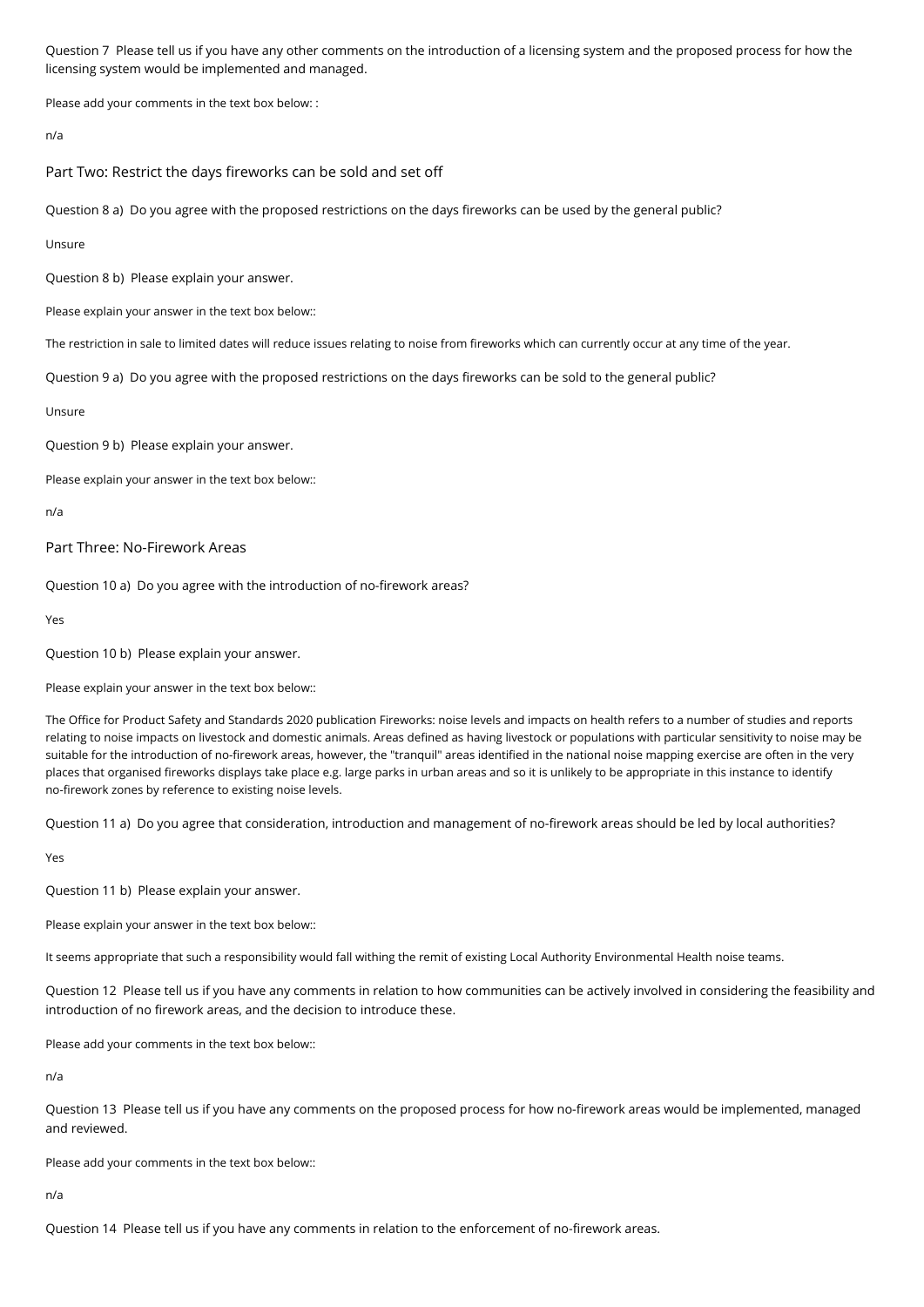Please add your comment in the text box below::

n/a

Question 15 Please tell us if there are any other issues you think need to be considered in relation to no-fireworks areas.

Please add your comments in the text box below::

n/a

Part Four: Proxy Purchasing Offence

Question 16 a) Do you agree with the introduction of a 'proxy purchasing' offence in relation to fireworks to criminalise the supply of fireworks to young people under the age of 18?

Unsure

Question 16 b) Please explain your answer.

Please explain your answer in the text box below::

n/a

Question 17 Please tell us if you have any other comments on Section One of the consultation relating to Fireworks that have not been covered by the other questions above.

Please add your comments in the text box below::

n/a

## Part Five: Impact Assessments

Question 18 a) Do you have any comments about, or evidence relevant to the draft Business And Regulatory Impact Assessment in relation to the sale and use of fireworks?

Yes

Question 18 b) Please explain your answer.

Please explain your answer in the text box below::

Annex B, Section 4.5 states, "Fireworks which make a noise of over 120 decibels when they are set off, or fireworks that require specialist knowledge to use safely, cannot be sold to the general public at any time."

The "120 decibels" in this text should be clarified, providing a distance and relevant acoustic metric and weighting, or reference provided to the standard or legislation where the number is taken from e.g. BS EN 15947 - Pyrotechnic articles. Fireworks, Categories 1, 2, and 3.

Question 19 a) Do you have any comments about, or evidence relevant to the draft Equality Impact Assessment in relation to the sale and use of fireworks?

Unsure

Question 19 b) Please explain your answer.

Please explain your answer in the text box below::

n/a

Section Two: Pyrotechnics

Question 20 a) Do you have concerns about pyrotechnic devices being misused?

Unsure

Question 20 b) Please explain your answer.

Please explain your answer in the text box below::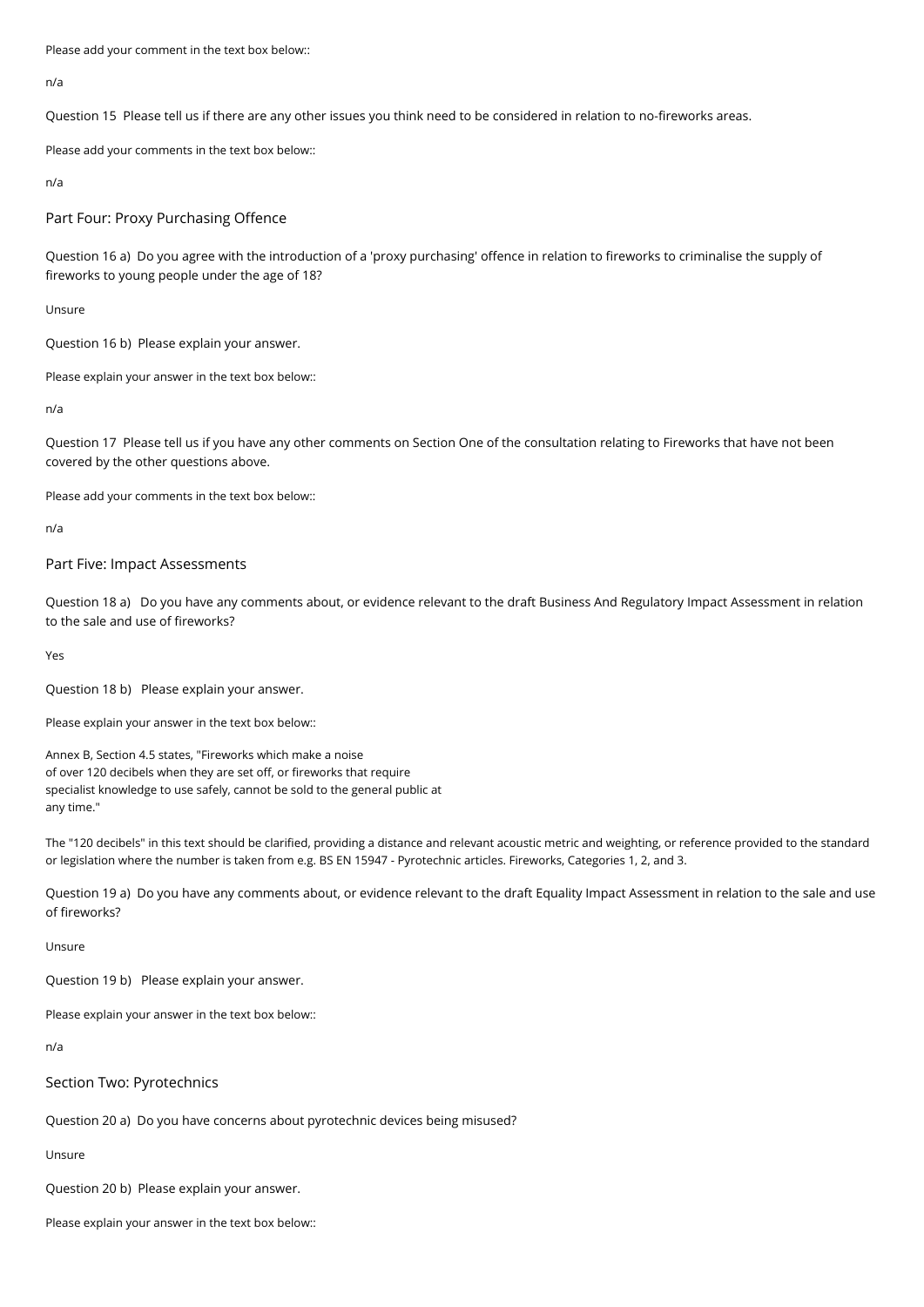n/a

Question 21 a) Do you agree with the introduction of a new offence for being in possession of a pyrotechnic in a public place without reasonable excuse or lawful authority?

Unsure

Question 21 b) Please explain your answer.

Please explain your answer in the text box below::

n/a

Question 22 a) Do you agree that police stop and search powers should be extended to allow the police to stop and search where there is reasonable suspicion that an individual is in possession of a pyrotechnic device in a public place without a reasonable excuse?

Unsure

Question 22 b) Please explain your answer.

Please explain your answer in the text box below::

n/a

Question 22 c) Please tell us what you consider would be a reasonable excuse for possessing pyrotechnics in a public place?

Please write your answer in the text box below::

n/a

Question 23 a) Do you think that police stop and search powers should be wide enough to the extent that it would allow the police to stop and search a vehicle, for example a car, bus, van or tram, where there is reasonable suspicion that there are pyrotechnic devices contained without a reasonable excuse?

Unsure

Question 23 b) Please explain your answer.

Please explain your answer in the text box below::

n/a

Question 24 The Scottish Government recognises that legislation on its own may not end the misuse of pyrotechnic devices. Please tell us if there are other actions you think that the Scottish Government could take to address this issue.

Please write your answer in the text box below::

n.a

Question 25 Please tell us if you have any other comments in relation to pyrotechnics that are not covered by the other questions in this section of the consultation.

Please add your comments in the text box below::

n/a

Part Two: Impact Assessments

Question 26 a) Do you have any comments about, or evidence relevant to the draft Business And Regulatory Impact Assessment in relation to pyrotechnics?

Yes

Question 26 b) Please explain your answer.

Please explain your answer in the text box below::

Annex B, Section 4.5 states, "Fireworks which make a noise of over 120 decibels when they are set off, or fireworks that require specialist knowledge to use safely, cannot be sold to the general public at any time."